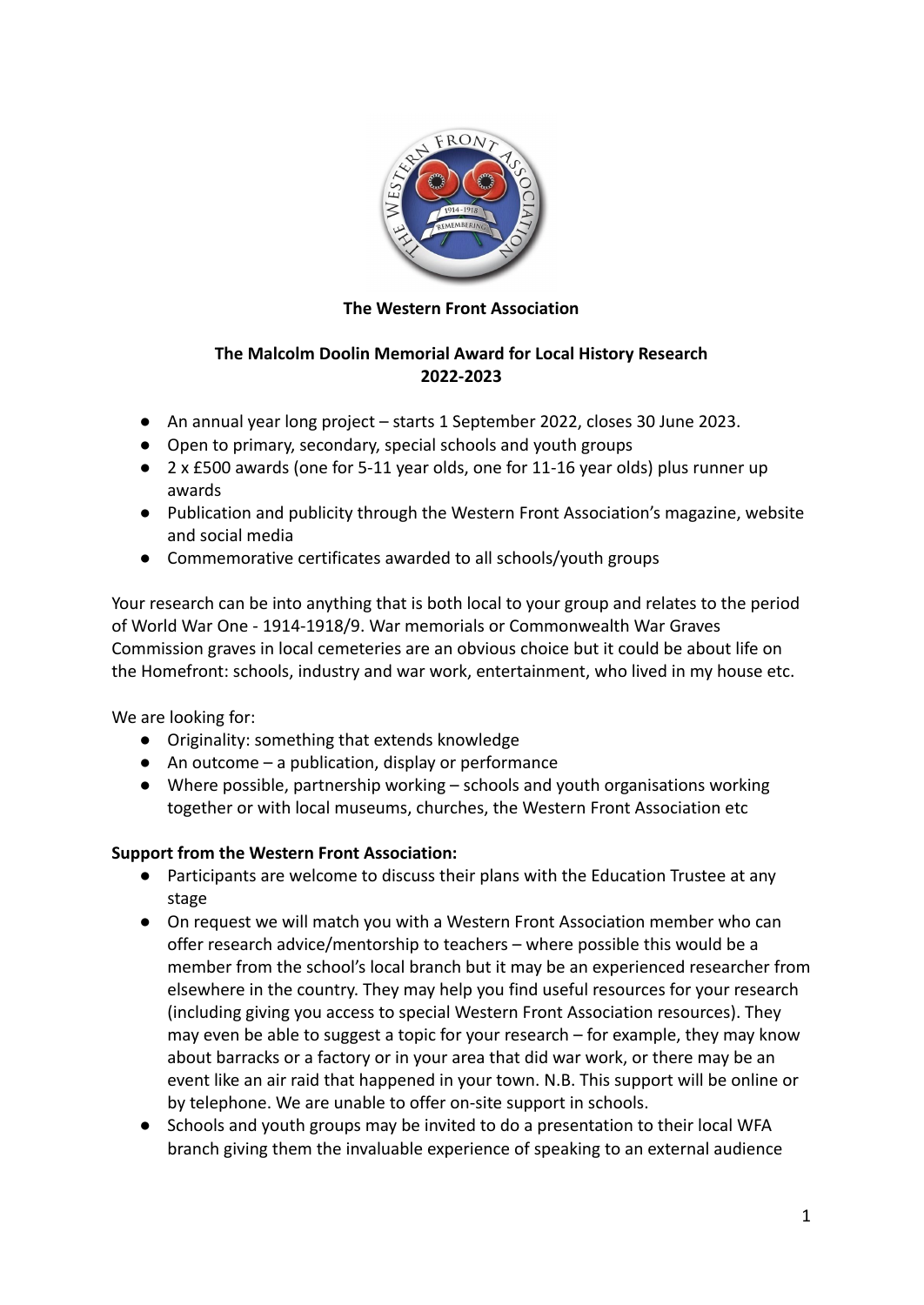# **Other Resources:**

You may find the Teachers' Research Guide, developed by our friends at Centenary Battlefield Tours, a useful place to start.

[https://www.centenarybattlefieldtours.org/sites/default/files/2020-01/New\\_World\\_TwoWo](https://www.centenarybattlefieldtours.org/sites/default/files/2020-01/New_World_TwoWorldsWW1ResearchGuide.pdf) [rldsWW1ResearchGuide.pdf](https://www.centenarybattlefieldtours.org/sites/default/files/2020-01/New_World_TwoWorldsWW1ResearchGuide.pdf)

Secondary School colleagues may wish to work through the full scheme of work of which this is a part.

[https://www.centenarybattlefieldtours.org/historical-enquiries/how-can-we-discover-world](https://www.centenarybattlefieldtours.org/historical-enquiries/how-can-we-discover-world-they-went-and-world-they-left-behind)[they-went-and-world-they-left-behind](https://www.centenarybattlefieldtours.org/historical-enquiries/how-can-we-discover-world-they-went-and-world-they-left-behind)

The Commonwealth War Graves Commission is currently developing its resources for local history research. For example, you can search for casualties by their home street: <https://www.cwgc.org/who-lived-on-your-street/>

You can also arrange for them to support your work through their education programme:

## **Getting Started - Registration:**

You should register your interest in participating in this project as soon as you have decided to take part. That way we can keep you updated as additional resources or opportunities that become available. Remember you can request that you are partnered with a Western Front Association researcher if you wish. There is a form you should complete at the end of this pack.

Please send it to: [education@westernfrontassociation.com](mailto:education@westernfrontassociation.com)

## **Submitting Your Entry at the End of the Project**

- 1. Basic Information Required
- Name of School/Schools/Youth Group
- Name(s) and contact details of teacher/group leader
- Names and ages of young people involved
- 2. Title of your Project and Method
- What did you want to find out?
- What resources did you use online, museums, visits?
- Other people you involved
- 3. The Project Outcome Itself one (or a combination) of:
- A booklet (10,000 words maximum)
- A PowerPoint (or other presentation or series of displays)
- A video
- A script
- Or something similar e.g. photos of a classroom museum

*N.B. It is important that this showcases the work done by the young people themselves.*

4. How You Have Shared This Work (Inside and/or Outside Your School/Organisation)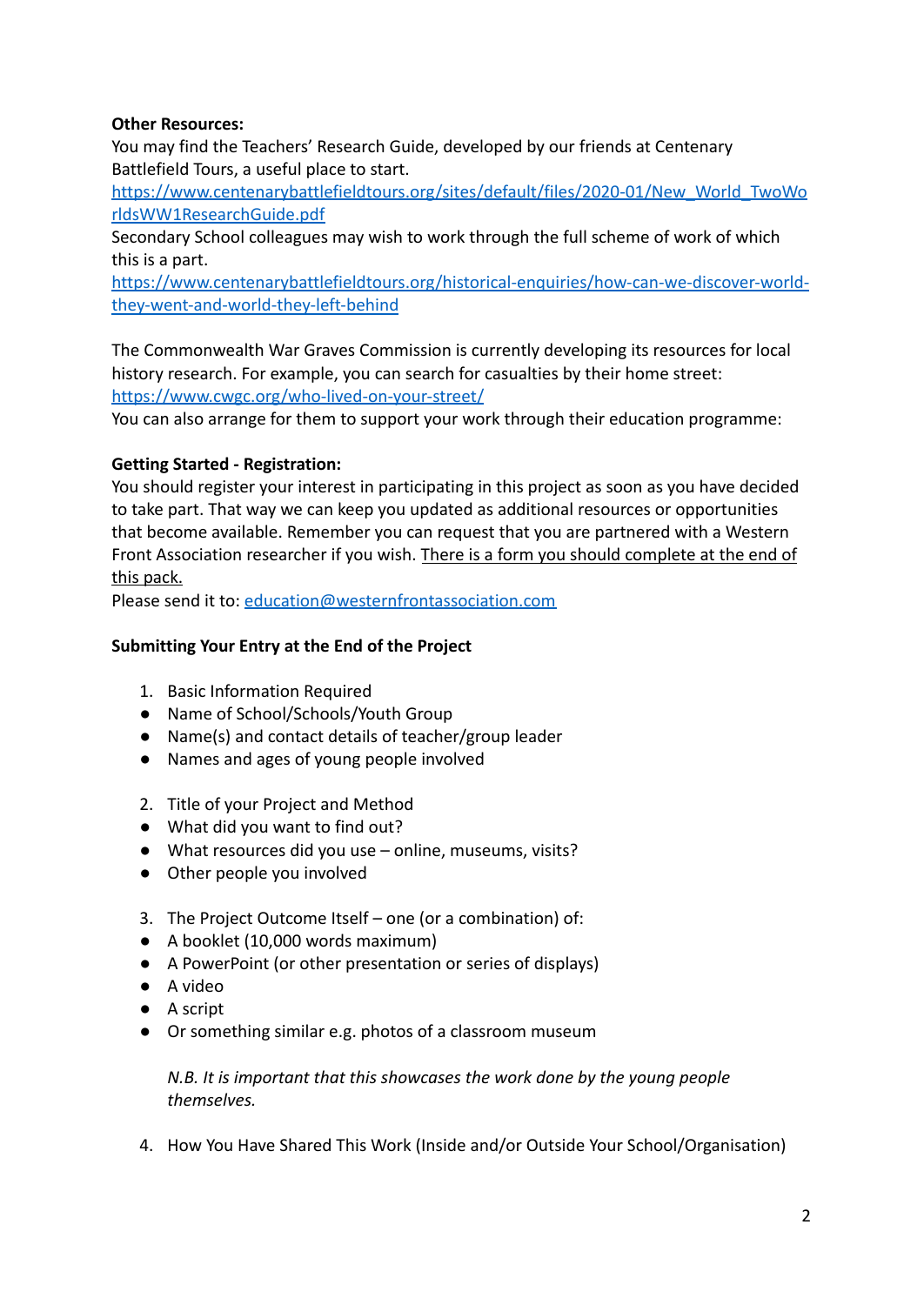#### **About Us:**

#### **The Western Front Association**

The Western Front Association (The WFA) was formed with the purpose of furthering interest in the First World War of 1914-1918. We also aim to perpetuate the memory, courage and comradeship of all those who served their countries on all sides, across all theatres and fronts, on land, at sea and in the air and at home during the Great War.

#### **Malcolm Doolin 16.2.1950-18.3.2018**



Malcolm Doolin grew up in Dover, Kent and lived and worked in East London. He was an educator, historian and author whose passionate interest in World War One stemmed from the stories his grandmother told him about her little brother, Ernest Sharp, who was killed, "blown to bits" on 22 April 1918 and who is commemorated at Dud Corner Cemetery, Loos. Malcolm believed in the power of people working together and created successful teams in both his professional and personal life. As an education consultant, he encouraged schools to work together and, within his work with the Western Front Association, he drew together local history and genealogy groups, schools, churches, the local museum and the council in research and commemoration of the First World War and its impact on the local area. At the end of every event he spoke at, he expressed the hope that people would continue to remember the war, particularly after the centenary commemorations were over. He would have wholeheartedly welcomed this award.